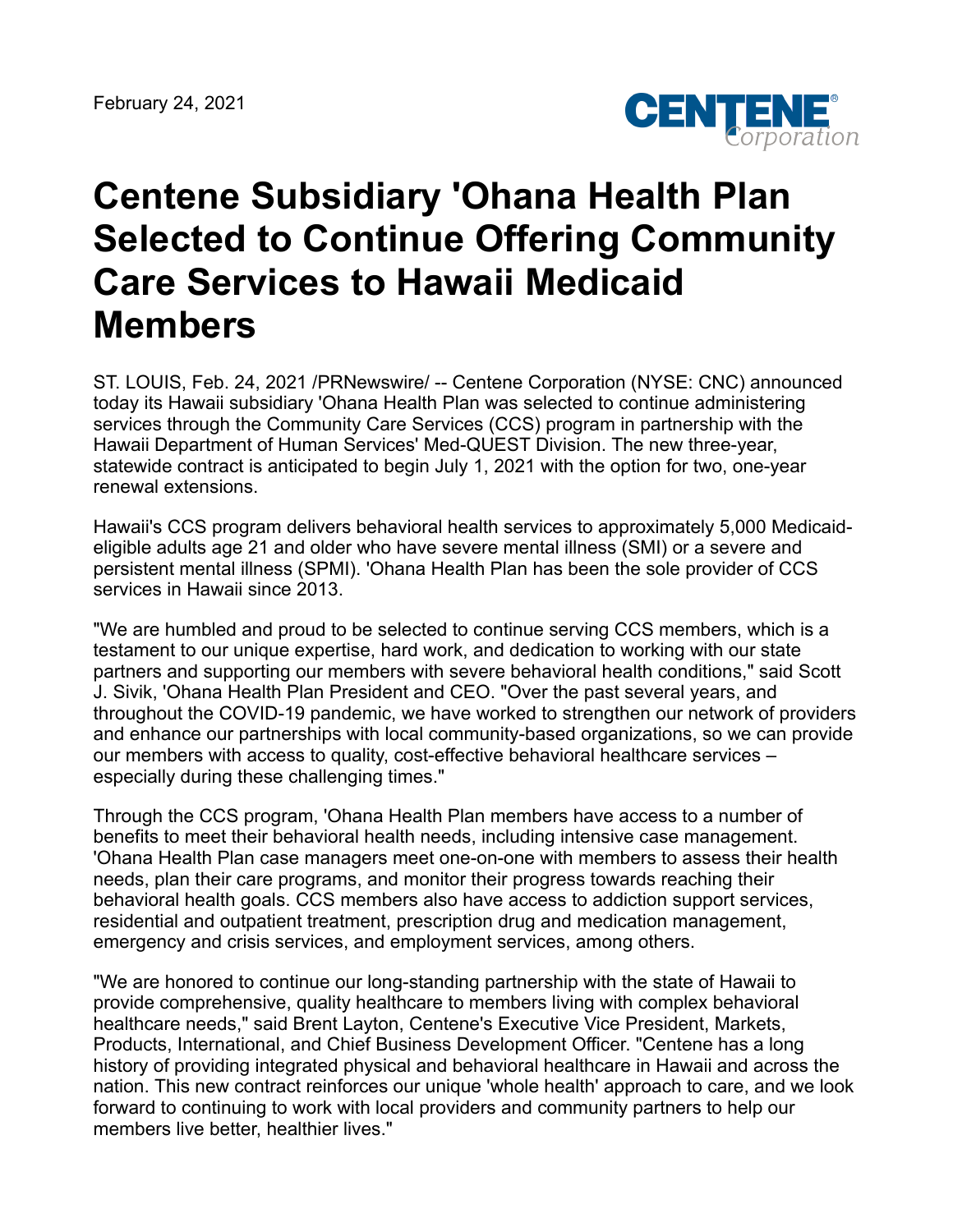'Ohana Health Plan, which operates under WellCare Health Insurance of Arizona, Inc., has served Hawaii residents through the state's Medicaid program since 2008. On Jan. 23, 2020, Centene Corporation acquired WellCare Health Insurance of Arizona, Inc. through its acquisition of WellCare Health Plans.

As of Dec. 31, 2020, 'Ohana Health Plan serves approximately 50,000 Medicaid and Medicare Advantage members across the state.

## **About Centene Corporation**

Centene Corporation, a Fortune 50 company, is a leading multi-national healthcare enterprise that is committed to helping people live healthier lives. The Company takes a local approach – with local brands and local teams – to provide fully integrated, high-quality, and cost-effective services to government-sponsored and commercial healthcare programs, focusing on under-insured and uninsured individuals. Centene offers affordable and highquality products to nearly 1 in 15 individuals across the nation, including Medicaid and Medicare members (including Medicare Prescription Drug Plans) as well as individuals and families served by the Health Insurance Marketplace, the TRICARE program, and individuals in correctional facilities. The Company also serves several international markets, and contracts with other healthcare and commercial organizations to provide a variety of specialty services focused on treating the whole person. Centene focuses on long-term growth and the development of its people, systems and capabilities so that it can better serve its members, providers, local communities, and government partners.

## **Forward-Looking Statements**

*All statements, other than statements of current or historical fact, contained in this press release are forward-looking statements. Without limiting the foregoing, forward-looking statements often use words such as "believe," "anticipate," "plan," "expect," "estimate," "intend," "seek," "target," "goal," "may," "will," "would," "could," "should," "can," "continue" and other similar words or expressions (and the negative thereof). Centene (the Company, our, or we) intends such forward-looking statements to be covered by the safe-harbor provisions for forward-looking statements contained in the Private Securities Litigation Reform Act of 1995, and we are including this statement for purposes of complying with these safe-harbor provisions. In particular, these statements include, without limitation, statements about our future operating or financial performance, market opportunity, growth strategy, competition, expected activities in completed and future acquisitions, including statements about the impact of our proposed acquisition of Magellan Health (the Magellan Acquisition), our recently completed acquisition of WellCare Health Plans, Inc. (WellCare and such acquisition, the WellCare Acquisition), other recent and future acquisitions, investments and the adequacy of our available cash resources. These forward-looking statements reflect our current views with respect to future events and are based on numerous assumptions and assessments made by us in light of our experience and perception of historical trends, current conditions, business strategies, operating environments, future developments and other factors we believe appropriate. By their nature, forward-looking statements involve known and unknown risks and uncertainties and are subject to change because they relate to events and depend on circumstances that will occur in the future, including economic, regulatory, competitive and other factors that may cause our or our industry's actual results, levels of activity, performance or achievements to be materially different from any future results, levels of activity, performance or achievements expressed or implied by these forward-looking statements. These statements are not guarantees of future performance and are subject to risks, uncertainties and assumptions. All forward-looking statements included in this press release are based on information available to us on the date hereof. Except as may be otherwise required by law,*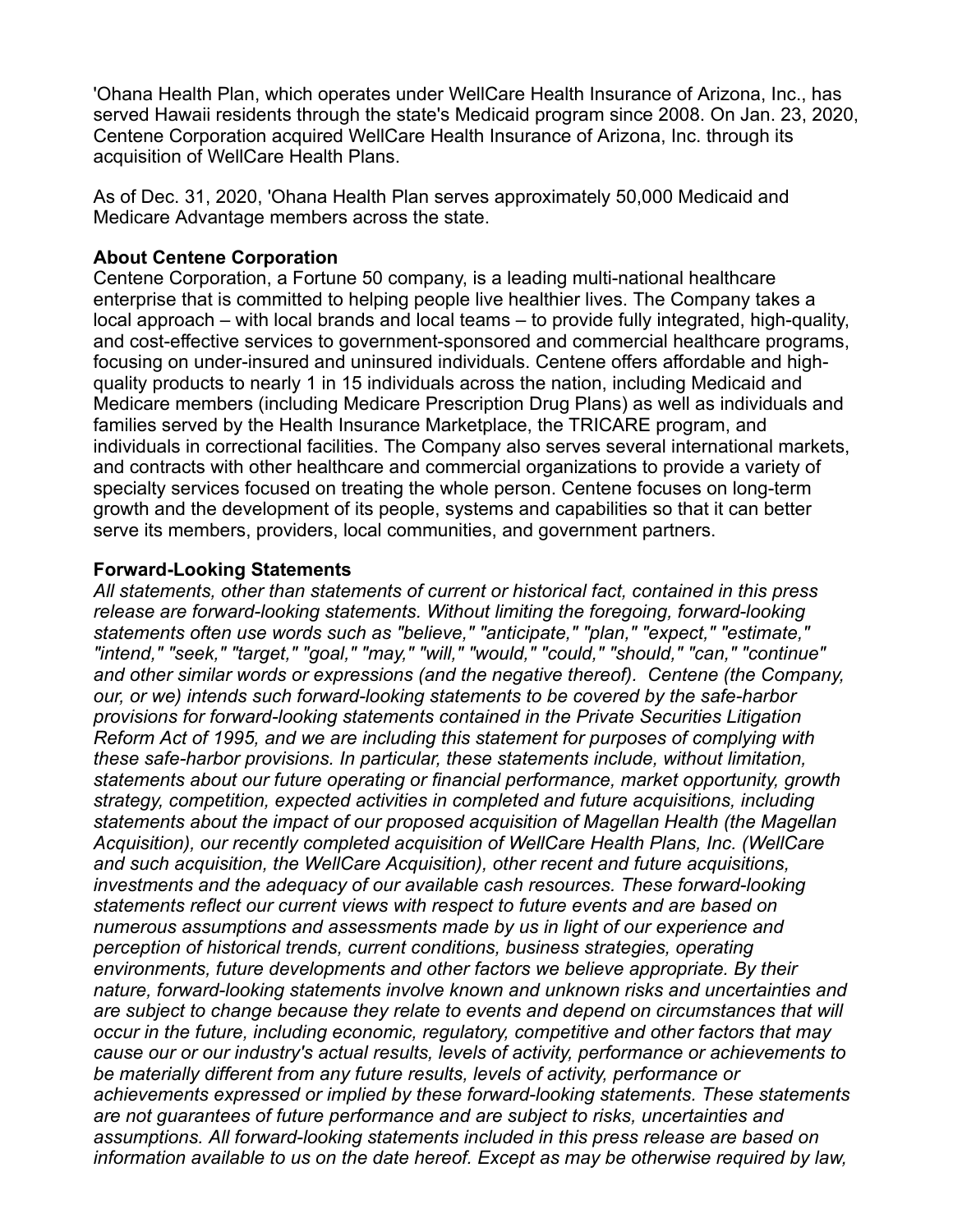*we undertake no obligation to update or revise the forward-looking statements included in this press release, whether as a result of new information, future events or otherwise, after the date hereof. You should not place undue reliance on any forward-looking statements, as actual results may differ materially from projections, estimates, or other forward-looking statements due to a variety of important factors, variables and events including, but not limited to: the impact of COVID-19 on global markets, economic conditions, the healthcare industry and our results of operations and the response by governments and other third parties; the risk that regulatory or other approvals required for the Magellan Acquisition may be delayed or not obtained or are obtained subject to conditions that are not anticipated that could require the exertion of management's time and our resources or otherwise have an adverse effect on us; the risk that Magellan Health's stockholders do not approve the definitive merger agreement; the possibility that certain conditions to the consummation of the Magellan Acquisition will not be satisfied or completed on a timely basis and accordingly the Magellan Acquisition may not be consummated on a timely basis or at all; uncertainty as to the expected financial performance of the combined company following completion of the Magellan Acquisition; the possibility that the expected synergies and value creation from the Magellan Acquisition or the WellCare Acquisition will not be realized, or will not be realized within the applicable expected time periods; the exertion of management's time and our resources, and other expenses incurred and business changes required, in connection with complying with the undertakings in connection with any regulatory, governmental or third party consents or approvals for the Magellan Acquisition; the risk that unexpected costs will be incurred in connection with the completion and/or integration of the Magellan Acquisition or that the integration of Magellan Health will be more difficult or time consuming than expected; the risk that potential litigation in connection with the Magellan Acquisition may affect the timing or occurrence of the Magellan Acquisition or result in significant costs of defense, indemnification and liability; a downgrade of the credit rating of our indebtedness, which could give rise to an obligation to redeem existing indebtedness; the possibility that competing offers will be made to acquire Magellan Health; the inability to retain key personnel; disruption from the announcement, pendency and/or completion and/or integration of the Magellan Acquisition or the integration of the WellCare Acquisition, or similar risks from other acquisitions we may announce or complete from time to time, including potential adverse reactions or changes to business relationships with customers, employees, suppliers or regulators, making it more difficult to maintain business and operational relationships; our ability to accurately predict and effectively manage health benefits and other operating expenses and reserves, including fluctuations in medical utilization rates due to the impact of COVID-19; competition; membership and revenue declines or unexpected trends; changes in healthcare practices, new technologies, and advances in medicine; increased healthcare costs; changes in economic, political or market conditions; changes in federal or state laws or regulations, including changes with respect to income tax reform or government healthcare programs as well as changes with respect to the Patient Protection and Affordable Care Act (ACA) and the Health Care and Education Affordability Reconciliation Act, collectively referred to as the ACA and any regulations enacted thereunder that may result from changing political conditions, the new administration or judicial actions, including the ultimate outcome in "Texas v. United States of America" regarding the constitutionality of the ACA; rate cuts or other payment reductions or delays by governmental payors and other risks and uncertainties affecting our government businesses; our ability to adequately price products; tax matters; disasters or major epidemics; changes in expected contract start dates; provider, state, federal, foreign and other contract changes and timing of regulatory approval of contracts; the expiration, suspension, or termination of our contracts with federal or state governments (including, but not limited to, Medicaid, Medicare, TRICARE or other customers); the difficulty of predicting*